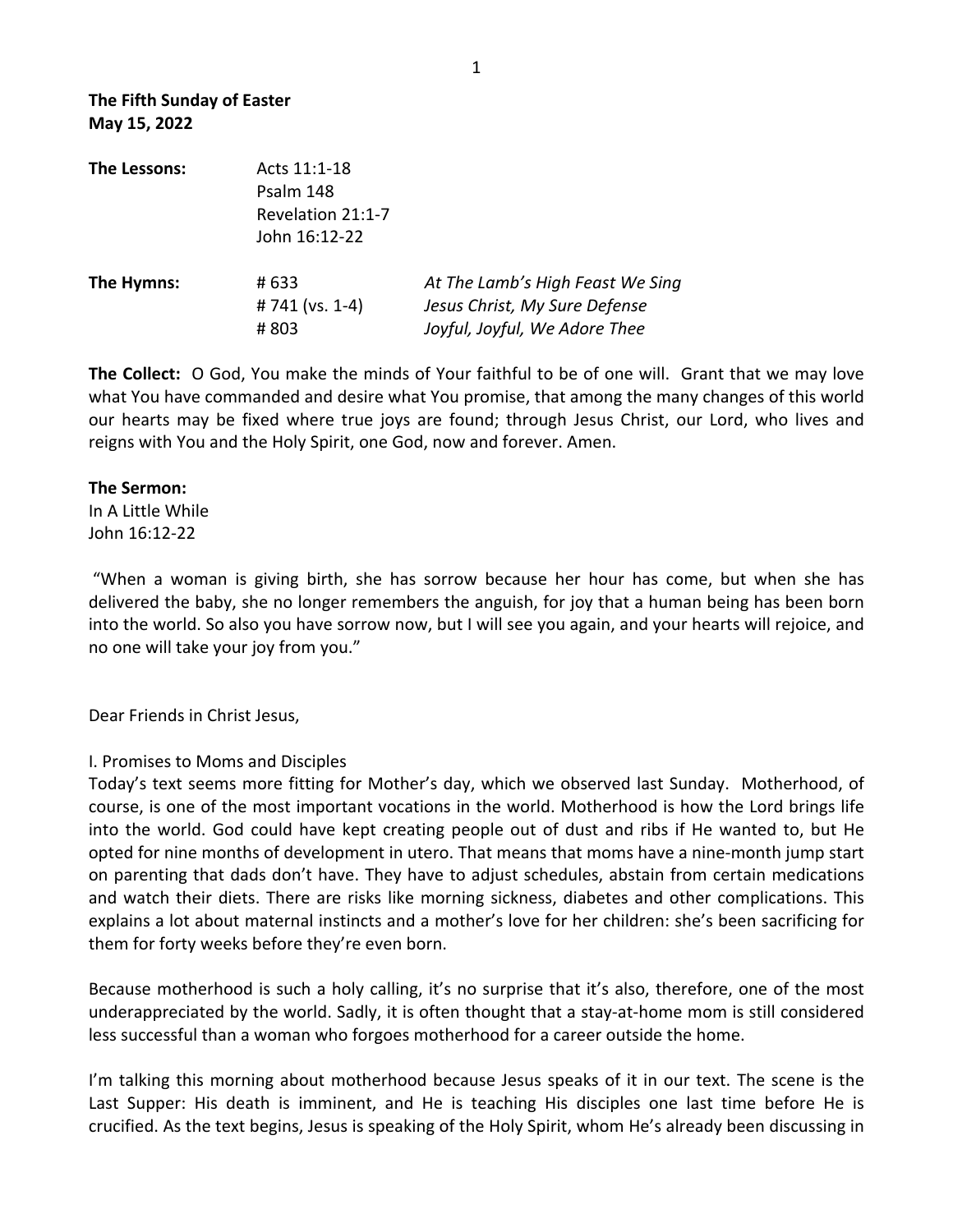John 16. He says, "I still have many things to say to you, but you cannot bear them now." They're already anxious and sorrowful. Jesus has already told them that He's going away—alarming enough and (worse still!) that one of them is going to betray Him. He's told them that they will face persecution, too. Things are about to change. The disciples are on edge. Even though He has more to tell them, they can't bear any more right now.

But if He is going away, who will tell them? Are they left all alone, to their own thoughts and decisionmaking? If you've followed the thoughts and decisions of the disciples so far when they're acting apart from Christ, that's not a very comforting source. So Jesus tells them something they can bear to hear: 

"When the Spirit of truth comes, He will guide you into all the truth, for He will not speak on His own authority, but whatever He hears He will speak, and He will declare to you the things that are to come. He will glorify Me, for He will take what is Mine and declare it to you. All that the Father has is mine; therefore I said that He will take what is Mine and declare it to you."

The Holy Spirit will come to them. Jesus is pointing them to Pentecost. They will not be alone. The Holy Spirit will come: He is the Spirit of Truth, and He will guide them in all truth. Note for a moment where that truth comes from: it comes from Jesus, who is the Truth. The Holy Spirit will not speak on His own authority, but He will continue to teach them the things that Jesus wants them to know, but they can't bear. And since what belongs to Jesus also belongs to the Father, the Holy Spirit will teach them all that both God the Father and God the Son want them to know. The Holy Trinity is at work for your salvation.

One more thing about the Holy Spirit: Jesus says, "He will glorify Me, for He will take what is Mine and give it to you." As a bit of a side trip for a moment, please note what Jesus teaches about the work of the Holy Spirit: the work of the Holy Spirit is to glorify Jesus, to teach us about Him. The purpose of the Holy Spirit is not to do wacky things not covered by the Scriptures or to introduce new revelations beyond the Scriptures. The Holy Spirit desires to point us to Christ and teach us about our Savior. When Jesus promised that the Holy Spirit would teach the disciples, you don't have to wonder what the Holy Spirit taught. You have the evidence: you have the New Testament. That's the truth that the Spirit delivered to the apostles and evangelists.

And through the apostles and evangelists, that is the truth that the Spirit delivers to you. If you desire that the Holy Spirit teach you, don't go looking all over the place for strange dreams and new revelations. Run to God's Word. That's where the Holy Spirit is at work to deliver the truth—Jesus—to you. 

Back to our text...the Holy Spirit is coming, says Jesus, and repeats why this is necessary: "A little while," He says, "and you will see Me no longer; and again a little while, and you will see Me." The disciples are still confused and troubled: "What is this He says to us, 'A little while, and you will not see me, and again a little while, and you will see me'; and, 'because I am going to the Father'? ...We do not know what he is talking about."

First and foremost, Jesus is talking about the cross. In a little while, He is going to go away: He'll be seized at Gethsemane, rushed through several different sham trials and crucified the following day.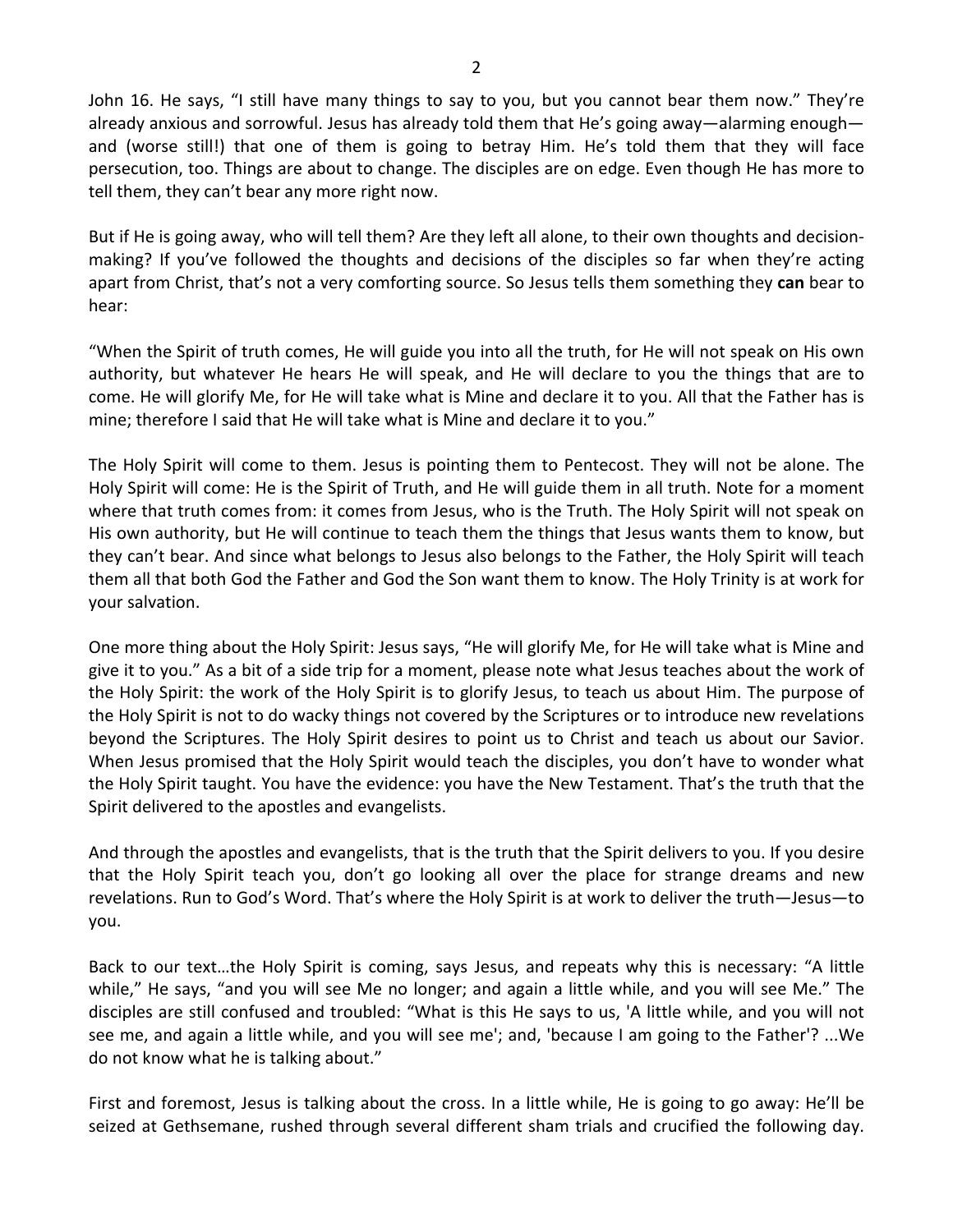He's going to be wrenched away, suddenly and violently. He'll be transported to the grave. He'll descend into hell. Meanwhile, while the Devil and the world jumps for joy, the disciples will think all is lost. They'll weep and lament at both His death and their sin and weakness. They'll be sorrowful, but in a little while—the third day, He's going to rise again from the dead. He's going to appear to them as they hide fearfully in a locked room. He's going to show them His hands and His side, and He's going to speak peace to them...and they will be overjoyed when they see the Lord.

So Jesus compares those next three days to a mother in labor. The nine months are over, but the baby isn't born. It's the time of delivery, with the contractions and the labor pains. The word for "anguish" here is the same word for "tribulation" in the book of Revelation. The mother is anguished and anxious as she endures the labor pains—and as that continues, she may wonder if the tribulation will ever end. But when all goes the way it should, and she's holding the infant in her arms, the anguish is replaced by joy because, through her, another person with fingers and toes, body and soul has been born into the world. The joy replaces the sorrow. The anguish is over.

That's how it is for the disciples when Jesus is betrayed: all anguish, no joy. Three days later, when they see the risen Christ: all joy, no anguish.

This will repeat again. Forty days after His resurrection, Jesus will go away again: He'll ascend into heaven, no longer visible to the disciples. Ten days after that, the Holy Spirit will come—just as Jesus promises in our Gospel lesson. After that, the apostles will go forth to make disciples of all nationsand all but John will die a martyr's death for speaking the Gospel that you and proclaim freely here. They will have a lot of sorrow and anguish again: the rest of the New Testament is full of troubles and worries for the disciples. However, the joy does not cease. Consider St. Paul in 2 Corinthians 4: "We are afflicted in every way, but not crushed; perplexed, but not driven to despair; persecuted, but not forsaken; struck down, but not destroyed; always carrying in the body the death of Jesus, so that the life of Jesus may also be manifested in our bodies. For we who live are always being given over to death for Jesus' sake, so that the life of Jesus also may be manifested in our mortal flesh. So death is at work in us, but life in you" (2Co 4:8-12 ESV).

They are not overcome by anguish: even when suffering, they know that Christ is risen. He is their joy. And no one will take away their joy from them.

## 2. Promises To You

Jesus promises the same to you. You will have sorrow now, but you will see Him in glory and your heart will rejoice, and no one can take your joy from you. You're like the mother in labor, wondering if the tribulation is ever going to end. Jesus says yes, it will end, and what follows is joyful beyond your imagination. He's died on the cross and risen again to make it so.

Keep that in mind, because for now there will be sorrow and anguish. There will be weeping and grief.

Perhaps the example of motherhood serves as the best illustration. While Jesus' example in our text of the woman in labor has a happy ending, we know that this is not the case. It was Luther who noted that the office of motherhood comes with very few promises, except this one from Genesis 3: "I will surely multiply your pain in childbearing; in pain you shall bring forth children" (Gen 3:16 ESV). In the Garden of Eden before the fall into sin, few joys would have compared to the arrival of the next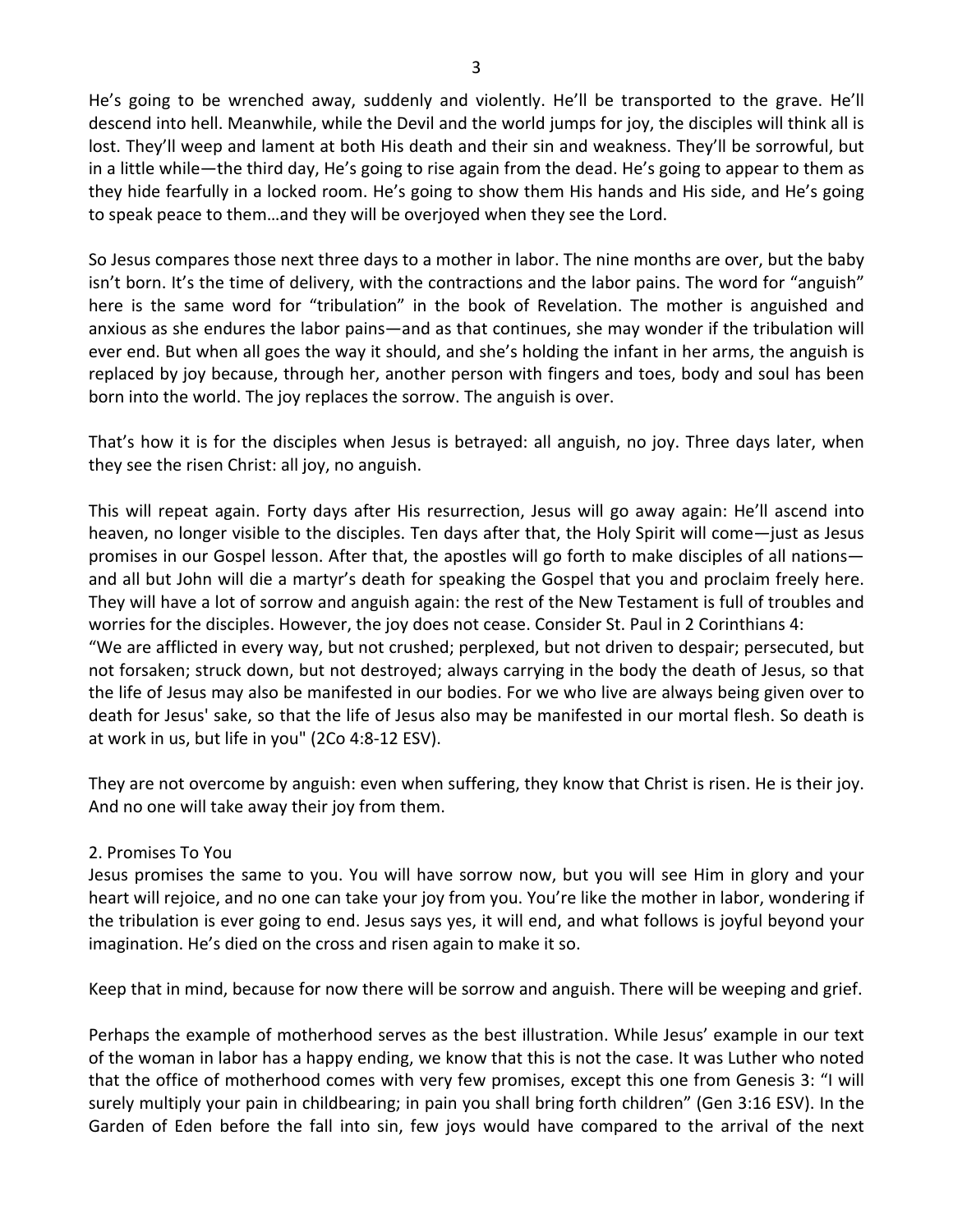newborn child, the labor free of anguish and full of only joy. But with sin came this consequence: with childbirth comes pain, because every child that is born is under the curse of sin.

So for mothers—and fathers, too—having children is a venture into the unknown because there are few promises attached. Moms find this out at the early prenatal visit when the doctor wants to screen the baby for various disabilities. Throughout those nine months, parents hope and pray that everything is going well, that all the fingers and toes are in all the right places. Then there's concern for labor and delivery, that mother and child be kept safe. Statistically, the odds are good that everything's going to be okay. But those are odds, not promises. That's life in a sinful world.

And once the child is born, I daresay that the concerns don't go away. Moms will always have both joy and anguish for holding the office of motherhood. For others, the anguish is related but different. There's the couple who would dearly love to have children, but cannot—that is sorrow. There are those who are alone, who would love to have spouses and family, but it hasn't worked out that way. That is anguish, too. There's the pregnant woman who has the gift of an unborn child without the blessing of marriage—there is sorrow there as well. And there are parents who have buried a child, one of the worst sorrows of all.

Furthermore, while I've stuck to examples related to Jesus' illustration of moms and labor so far, there's far more anguish in life than that. Whoever you are, and though you may be far distant from prospects of labor and delivery, there is anguish and there will be more. There will be weeping and there will be lamentation. Even while the world is rejoicing, there is plenty of trouble to make everybody cry.

If you are one who weeps, know that you are not alone. While the Lord gives no promises or guarantees about healthy babies, employment, happiness or such things in this dying world, He does make this promise to you as He did to those disciples: "I will see you again, and your hearts will rejoice, and no one will take your joy from you."

Jesus sees you. He sees all things, of course, but there's more to it than that: Jesus knows you. He knows your name. He named you at your Baptism where He brought you into His family, His kingdom. It wasn't just Him: there, you were baptized in the name of the Father—who has given you life and all that you have; the Son—who has died and risen to win salvation for you; and the Holy Spirit—who continues to guide you into all truth by means of God's holy Word.

Where the Word is, the Lord is; and so the Lord is not far away, but He is with you. There will be sorrow for a little while, but He is with you in that sorrow; and He even uses that sorrow for your good. Where there is the sorrow of guilt, He teaches you the joy of forgiveness. Where there is the sorrow of doubt or worry, He strengthens your faith by His Word and teaches you the joy of trusting in Him. Where there is the sorrow of grief, He reminds you that He has conquered even death and He constantly points you to the joy of heaven that is yours in Him. There is sorrow for now; but while it may seem that it will last forever, it is not so. It is only for a little while, and then you are in heaven forever. 

There are few guarantees and certainties in this world. Sorrow and death are certainly constants, but the Lord does not leave you in weeping and hopelessness. He promises that this will only be for a little